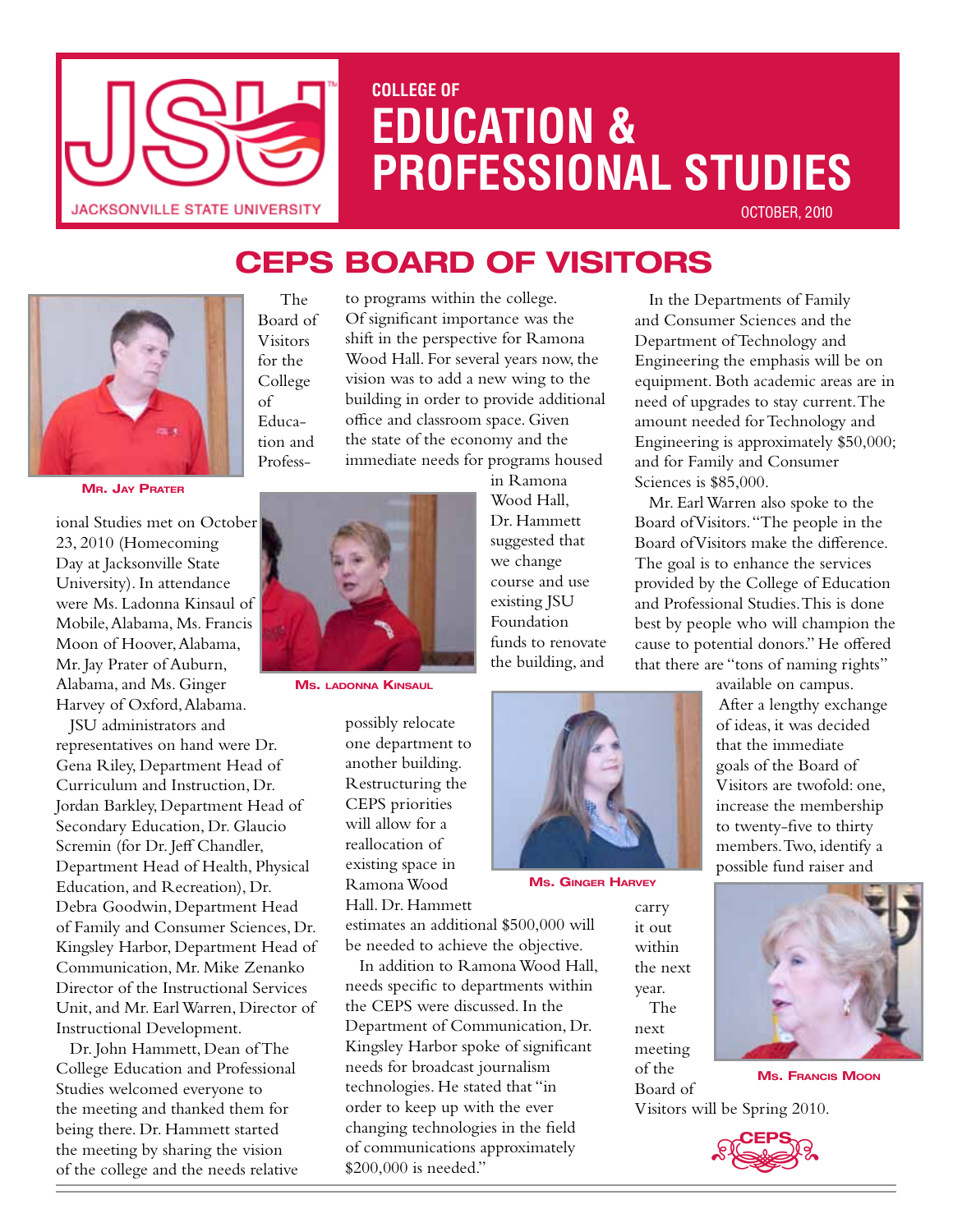#### **Department Profile: The Department of Technology and Engineering** By Dr. Dana Ingalsbe, Associate Professor of Technology and Engineering



The United States is still the world's largest manufacturing economy, producing more than 20% of the world's manufactured products. To continue to compete in the global marketplace, US manufacturers need leaders who can make informed decisions based on technical knowledge and solid management practice. In the Department of Technology and Engineering at JSU, the only constant is CHANGE. Keeping up with current industry trends makes for curricula and programs that must adapt to the needs of manufacturers competing in today's economy.

#### *A Change in Identity*

The Department of Technology and Engineering is housed in Ayers Hall, under the umbrella of the College of Education and Professional Studies at JSU. As a professional studies department, our programs prepare students to directly enter the workforce, typically in the manufacturing sector. We offer several different majors that help students learn the skills to contribute to the successes of their organizations. Our programs are accredited by the Association of Technology, Management, and Applied Engineering (ATMAE).

In the last year, one of the biggest changes experienced by the department was a name change by our accrediting agency. The Association of Technology, Management, and Applied Engineering (ATMAE) was formerly named the National Association of Industrial Technology (NAIT). Because of misconceptions and misunderstandings regarding Industrial Technology, the association changed its name to better reflect the roles and careers pursued by graduates of its affiliated programs.

In tandem with the name change at its accrediting agency, the Department of Technology and Engineering changed many of its program names to better align them with

the curriculum and the career roles taken on by graduates. Our alumni commonly have job titles with the word "engineer" in them, so changing our degree program names to reflect these types of graduates is an accurate way to describe our programs and our graduates.

#### *Our Programs*

The Department of Technology and Engineering offers four different major programs of study leading to the Bachelor of Science degree:

- ' Applied Manufacturing Engineering
- ' Applied Electronics Engineering
- ' Occupational Health and Safety Management
- <sup>\*</sup> Technology with Industrial Leadership concentration

The Department also has a Master of Science program of study in Manufacturing Systems Technology, offered entirely on-line.

#### *More About Our Programs*

Students who major in Applied Manufacturing Engineering are preparing for diverse roles in automation, design, production and maintenance. Individuals who are interested in the automation of industrial manufacturing (robotics), digital networks and communication, and management of manufacturing systems typically enroll in this program. Students in this program select from one of two concentrations: Design & Automation or Manufacturing Management. Mr. Terry Marbut, who oversees the program, is also the department head for the Department of Technology and Engineering.

The Applied Electronics Engineering program is ideal for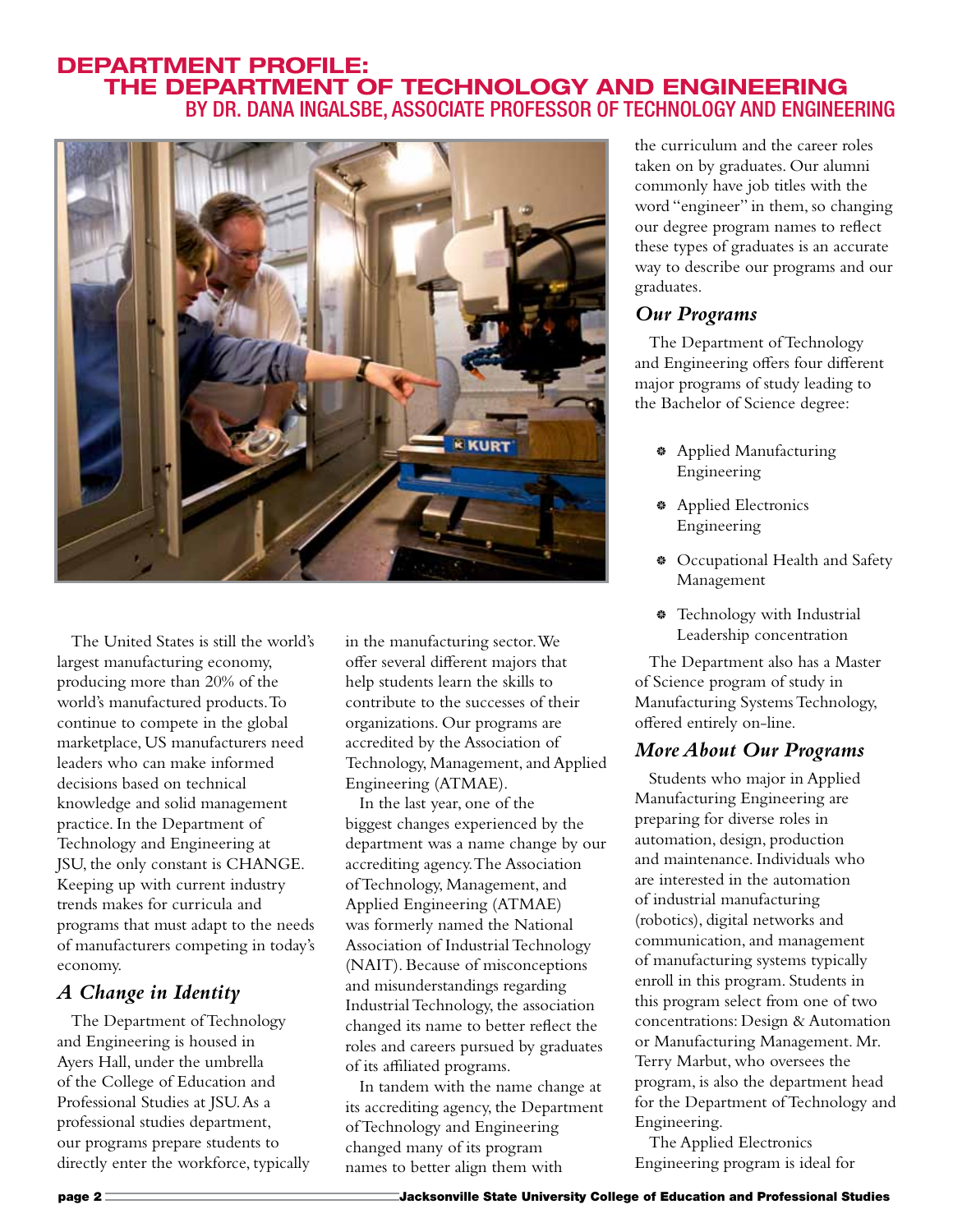students interested in programmable logic controllers (PLCs), digital logic, computational analysis of major digital logic families, control systems technology, microprocessors, and digital communications. Students in this program may specialize in industrial controls or in networking. Our applied electronics engineering graduates typically take on roles in process control of manufacturing systems. Dr. Noureddine Bekhouche oversees this program.

Those students interested in careers in promoting a safe workplace often enroll in the Occupational Safety and Health Management program, under the direction of Dr. Jess Godbey. This program prepares students for roles as safety engineers, safety and health directors, or OSHA compliance officers, to name just a few of the many career possibilities.

Students may also choose to major in Technology and pursue a concentration in Industrial Leadership. This new concentration is being offered in an on-line format to meet the needs of students who may be currently employed full-time and are unable to attend conventional classes on campus. The program is suited to those who desire to work in entrylevel or mid-management positions such as quality control management, technical sales, scheduling, or production supervision, among others.

Dr. Ed Bellman oversees this program.

Finally, our newest program is our on-line master's degree program in Manufacturing Systems Technology. This program is designed to provide emerging leaders in manufacturing with the skills and expertise they need to make wise decisions for their organizations regarding capital investments, manufacturing strategies, and the implementation of technological solutions to their manufacturing issues. Our graduates are typically employed in leadership or management positions within their organizations. Dr. Dana Ingalsbe is the primary advisor for this program.

The faculty for the department include: Dr. Noureddine Bekhouche, Dr. Ed Bellman, Mr. Phillip Dean, Dr. Jess Godbey, Dr. Dana Ingalsbe, Mr. Terry Marbut and Mrs. Teje Sult. The administrative assistant for the department is Mrs. Kathy Matthews.

#### *The Future*

As we move into the 21st century, our departmental goal remains the same: to prepare students to help their organizations compete in this global manufacturing economy. Our goal requires us to stay abreast of industry trends and technologies and wisely tune our curriculum to keep our programs relevant for our students and the employers that hire them.



#### **NATURAL HABITAT CLASSROOM**



Dr. Sheila Anne Webb, Professor of Secondary Education, was among a dozen Jacksonville Garden Club members who helped create and plant a butterfly garden at Kitty Stone Elementary School. Members painted the cement wall outside Karen Nelson's second grade classroom to look like a large brick wall. Beneath the wall, they planted five raised beds housing both host and nectar donated plants. Dr. Webb planted the "nursery" host plants full of monarch caterpillars that would hatch shortly after school started. A pond was installed among the beds and a blue bird house was hung on a nearby pole.

Ms. Nelson received a \$500 "We Care" grant from Westinghouse to create the butterfly garden. The concept fit the second grade curriculum which studies life cycles. The butterfly life cycle can now be witnessed as an outdoor extension of the classroom. All nine hundred students at Kitty Stone Elementary will utilize the natural habitat classroom to help meet science and math standards including fall migrations, conservation of habitats, and species survival. Ms. Nelson designated one of the raised garden beds for her students to plant and care for a fall/winter vegetable garden. When the cabbage, broccoli, peas, etc. are harvested, they will share a vegetable soup together.

Jacksonville State University College of Education and Professional Studies **From Acceptance Concentration** page 3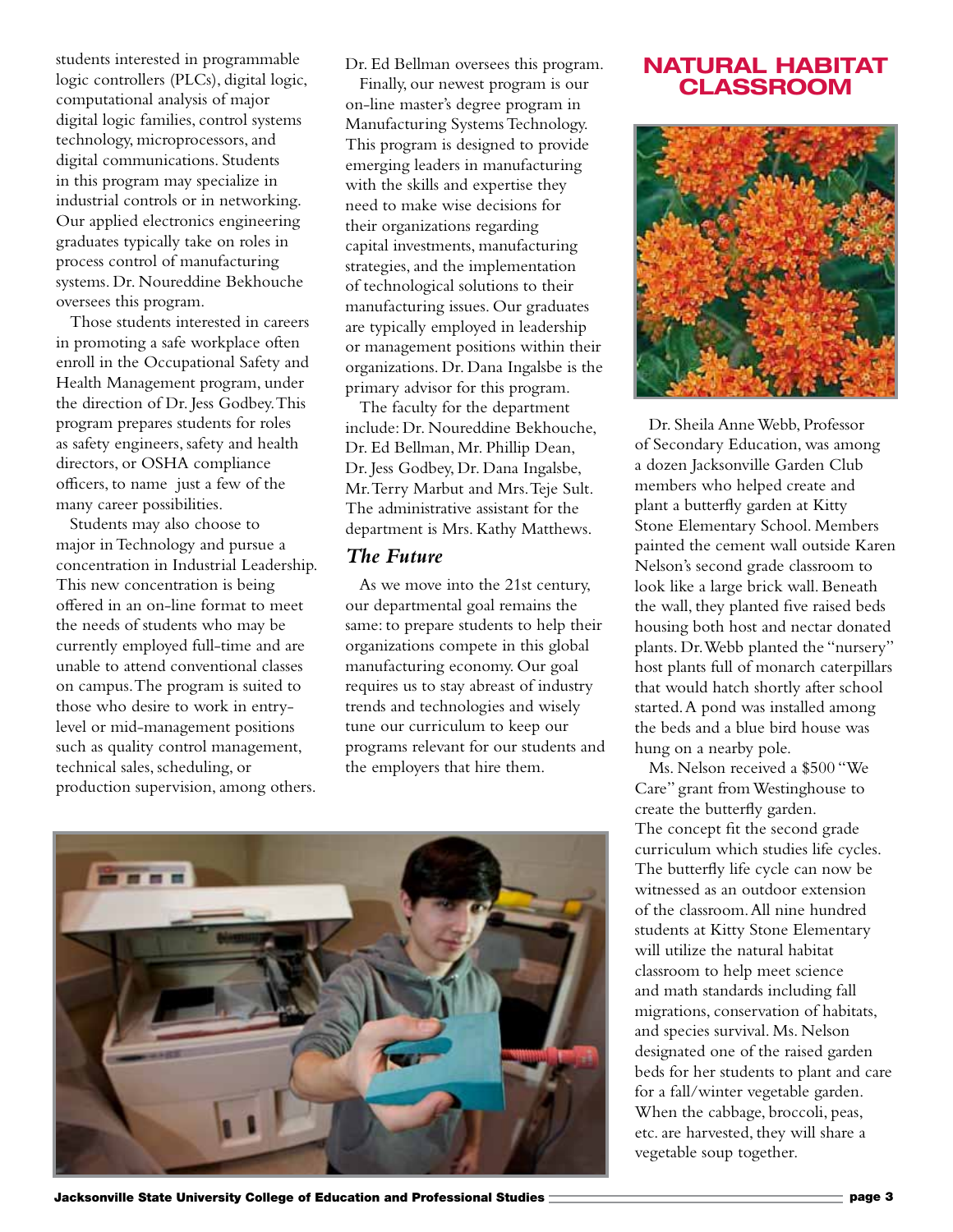# **Ms. Ronda Ray, Coordinator of Clinical Experiences**

Ms. Ronda Ray is the new coordinator of clinical experiences in the Teacher Service Center. In addition to working with area superintendents to arrange placements for teacher interns, the coordinator of clinical experiences acts as a liaison among the teacher interns, College of Education and Professional Studies faculty, and cooperating teachers in the schools.

Ms. Ray holds a BSE in English and an MSE in Counseling. She began her career as a mathematics teacher at Sam Walton Junior High School in Bentonville, Arkansas. From there she moved to Kenosha, Wisconsin where she taught English and math in a program for at-risk students and spent three years as a consultant for at-risk programming. "Although the majority of these students were not classified as disabled the school created individualized curricula for these students," said Ms. Ray. "I enjoyed putting together programs



**Ms. Ronda Ray, Coordinator of Clinical Experiences**

that targeted a student's needs and the successes that the students experienced."

Ms. Ray and her husband, Mr. Steve Ray, moved to Jacksonville in 2005 when he became the head track/ cross country coach at JSU. Mr. and Ms. Ray are both from Marked Tree, Arkansas and attended Henderson State University. They have two children. Their son Will is a musicaltheatre performer living in New York City, while their daughter Lori teaches elementary school in Chicago, Illinois

"Though there is a definite correlation between my previous position as an instructor in the Secondary Education Department and my new position as coordinator of clinical experiences, I have learned a tremendous amount in these first three months. Right now I am working at improving communication among the stakeholders. The interns, the cooperating teachers, and JSU faculty need clear expectations of what is needed during clinical experiences. I believe when each person understands the others' needs, everyone will benefit and the program will be even stronger. I feel so fortunate to be part of a well-planned program where everyone seems interested in continuing to refine it to benefit our students' experience," said Ms. Ray.

#### **CEPS' Student Council for Exceptional Children Connects with The Little Tree**



**Dr. Gena Riley, Department Head of Curriculum and Instruction, Ms. Shelley Austin, JSU undergraduate student and her son, Cole, Ms. Aimee Sprull, Director of the Little Tree Preschool, Dr Larry Beard, Prrofessor of Special Education, and Dr. Roben Taylor, Assistant Professor of Special Education**

The CEPS' chapter of the Student Council for Exceptional Children (SCEC) works to promote and assist special education programs in our community. The SCEC donated a gift basket to The Little Tree, a preschool for children with disabilities, in

appreciation of their commitment to ensuring high quality preschool services to all children, including those with developmental disabilities, such as autism.

The SCEC is the student chapter of the Council for Exceptional Children

(CEC), the largest international professional organization for improvement of the quality of life for individuals with exceptionalities and their families.

Serving in the SCEC is an enriching, rewarding experience.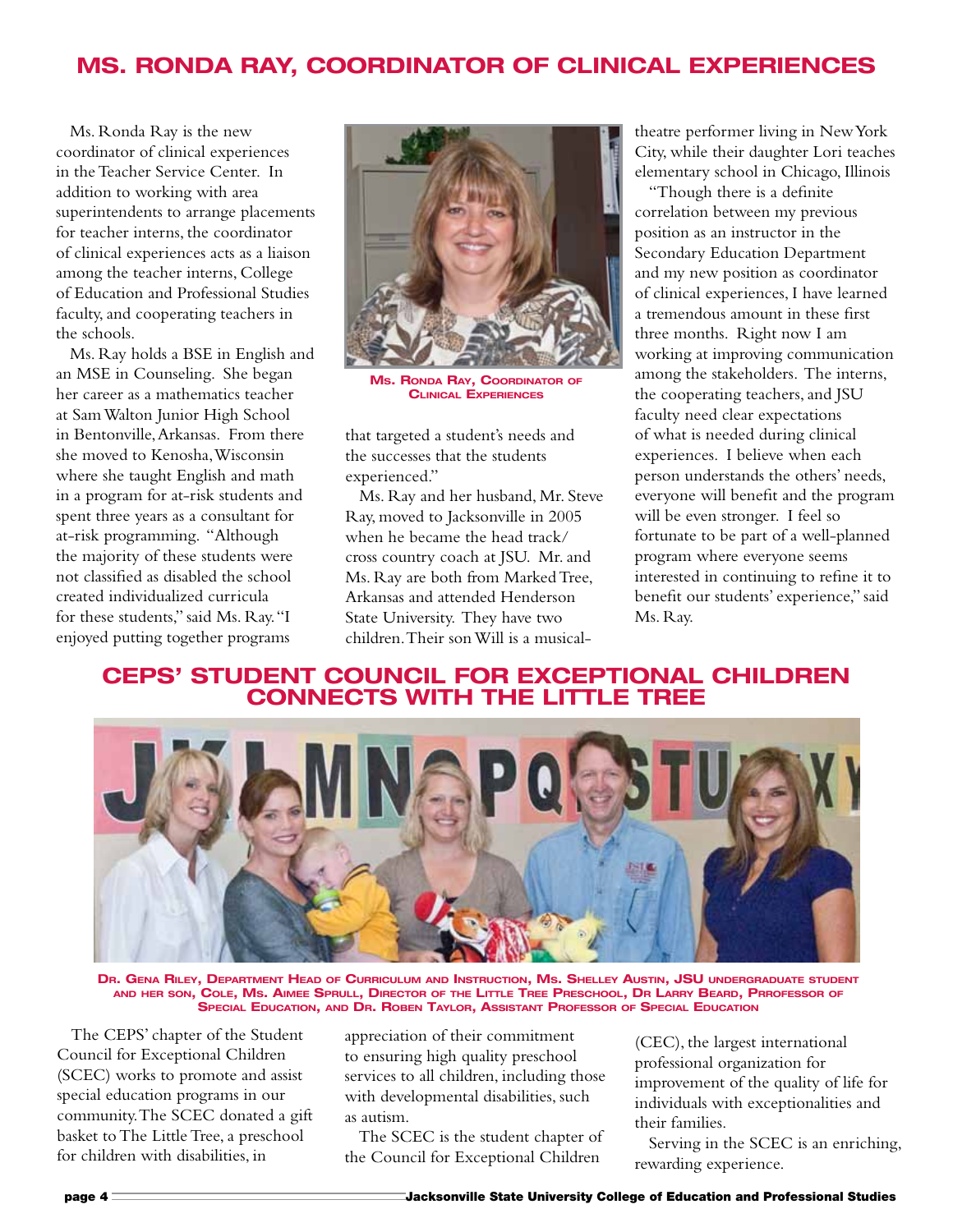#### **New Department Heads share their Vision** By Dr. Debra Weingarth, Assistant Professor of elementary Education



**Dr. Jordan Barkley, Department Head of Secondary Education**

The College of Education and Professional Studies (CEPS) began this fall with three new department heads. I asked them to share their vision for their respective departments. Following are just a few highlights of the conversations.

Secondary Education has two goals - to provide the best programs for preparation of future teachers and to support ongoing education for those currently in the field.

To better prepare undergraduates, the Department of Secondary Education is increasing the hours of practicum experience for initial certification candidates. According to Dr. Barkley, "The idea is to 'beef up' clinical experiences to form a better bridge between theory and practice in authentic settings, emphasizing decision making."

 Secondary Education's curriculum revision will provide master's degrees online for students. In the revised curriculum, a specialized course for each of the certification areas and a critical inquiry class will be included in each program.

Dr. Barkley concluded by saying, "The Secondary Education faculty bring something unique to our department. We are a nice mix of possibilities with resources to share."

Educational Resources, which encompasses Instructional Leadership, Counselor Education, Instructional Technology, and Library Media, has Dr. Tommy Turner, as the new Department Head. EDRS offers many graduate programs online.

Library Media is online this fall. A new Teacher Leader Program in Instructional Leadership will be online in spring semester 2011. The Instructional Leadership fifth year program is expected to be completely online by the fall of 2011. The new online offerings will increase enrollment by providing students with quality and convenience. The faculty is also investigating creating online programs for Counselor Education in to prepare students for collaboration



**Dr. Tommy Turner, Department Head of Educational Resources**

both school and community programs. The Educational Specialist Degrees should be online for fall 2011.

Dr. Turner said, "Because of the expertise of our faculty, I feel that collaboration among our graduates, teachers, and entire school campuses is enhanced.

Dr. Gena Riley, as the new Department Head of Curriculum and Instruction, has inherited the two new curricula for Early Childhood and Elementary Education and Special Education and Elementary Education. These new programs will prepare initial service candidates to pursue dual certification.

Dr. Riley said, "Our biggest goal is



**Dr. Gena Riley, Department Head of Curriculum and Instruction**

across the curriculum. When we are in the field, we are seeing collaboration in classrooms. The faculty changed the curriculum to better prepare new teachers."

The department is moving to online graduate programs. The master's degree in Special Education is online now and the master's degree in Early Childhood Education program will be online for fall 2011.

Dr. Riley adds, "We want sound, engaging programs where students are collaborating with peers and professors. The faculty is working closely with Distance Education in planning the course presentation. Our goal is for students to be tech savvy for twenty-first century schools, therefore we must be."

Dr. Riley envisions reconstructing the Education Specialist programs and collaborating with Secondary Education to offer dual certification for candidates in a content area and Special Education.

After having the pleasure of interviewing the new CEPS department heads, I was struck by some common threads running through their responses. The common threads are technology, online graduate courses, collaboration and a confidence in the faculty's talent and expertise.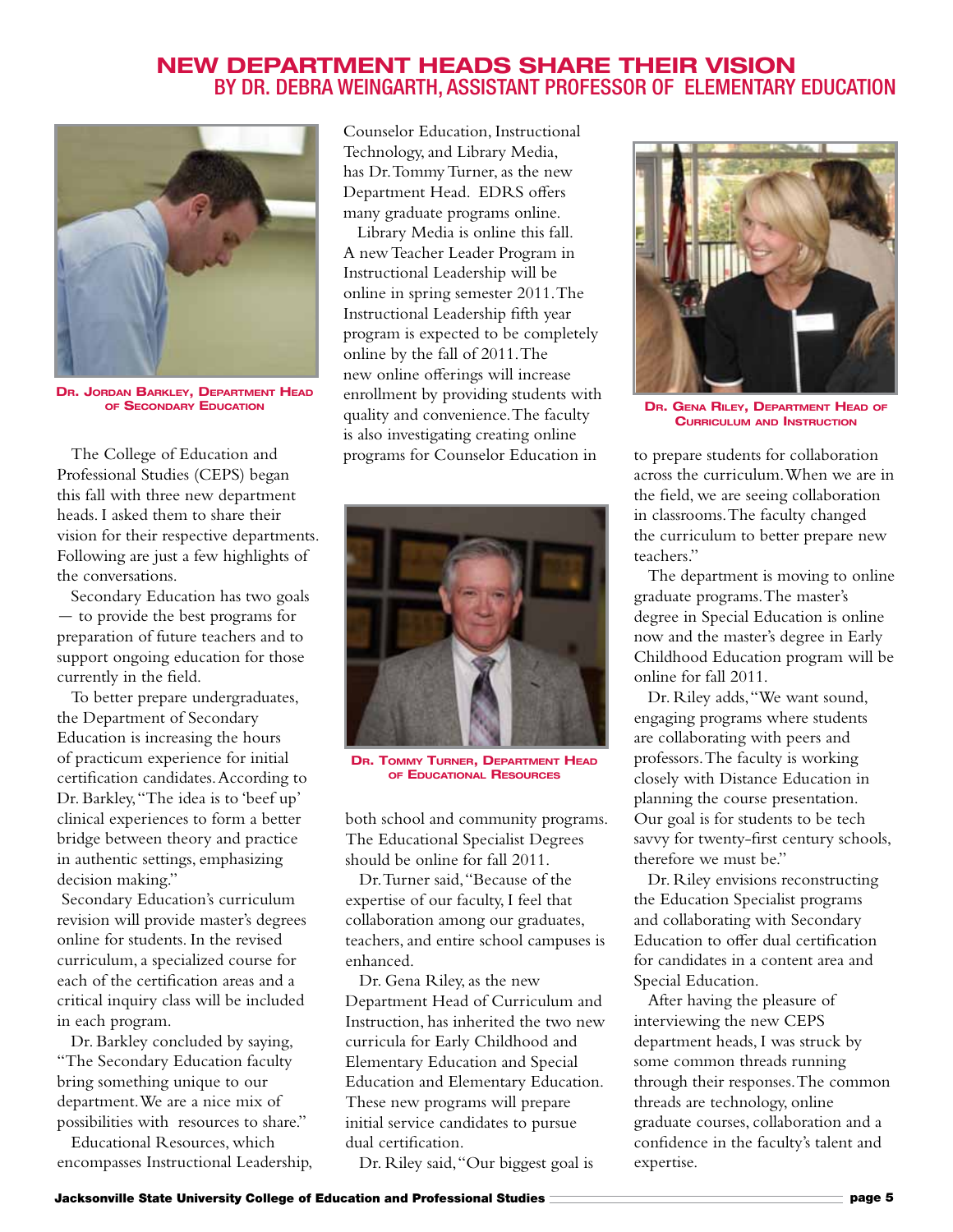#### **Totally online Library Media** BY DR. BETTY J. MORRIS, PROFESSOR OF LIBRARY MEDIA

Beginning fall semester, graduate students in the Library Media program of the Education Resources Department are experiencing their first totally online classes. For the last four years, the program offered hybrid online classes taught using half traditional and half online instruction. The instructional platforms for the courses are taught using LiveText™ and Elluminate™. Students in the program do both group and individual work in these classes.

Some innovative approaches have been used to enhance learning in the online environment. Two programs within the Educational Resources Department, Instructional Leadership and Library Media collaborated to share information in their respective programs. As an example, a class from the Instructional Leadership program, taught by Dr. Charlotte Eady, interviewed potential library media specialists, taught by Dr. Betty J. Morris, program chair of the Library Media program. The interview questions focused on what the job of the library media specialist entails and how the two groups might work more closely together in the schools.

In return, the specialists interviewed the potential principals and explained ways principals could provide financial and administrative support to their library programs. These interviews were used to open communication between library media specialists and principals because it is common in schools for both groups to complain that principals do not understand what media specialists do.

Elluminate™ allows students to communicate collaboratively and give live presentations online. On the opposite side of the coin, the new online program will allow students who are accustomed to hearing traditional classroom presentations by practitioners to have the option of viewing the presentations online at their leisure.

As a collaborative tool, the online class opens avenues of communication not available to students before now. The logistics of getting two classes together to have a discussion is seldom practiced in the traditional classroom. In this case, the administrative class was in a computer classroom at Jacksonville State while the media specialists were at home using their

computers. Elluminate™ allowed the two groups to communicate. The online delivery of content made the interviews between the two sets of students possible and gave a different perspective in their instruction than the traditional classroom.

Putting the online courses together has been a collaborative effort between Dr. Betty J. Morris, Library Media Program Chair, Dr. Donna Herring, Instructional Technology Program Chair, and Mark Camp, Distance Education.

One goal for the Library Media program is to immerse students in technology innovations. Frequently, library media specialists are asked, in the absence of an instructional technologist, to administer technology applications in the schools. They serve as technology professional development leaders in training classroom teachers and other school personnel about new technology.

The online Library Media program is in its infancy but it has exciting implications for the future. To find out more about the new program, contact Dr. Betty J. Morris, 256-782-5011 or 256-782-0528.



#### **Student Profile: Mr. Malcom Dailey**

Mr. Malcolm Dailey is a Birmingham, Alabama, native. He is a JSU student working on a degree in dietetics in the Department of Family and Consumer Sciences. Mr. Daily is putting his learning into action as he serves as a student worker at JSU-Wellness Anniston. He teaches a vast variety of nutrition related classes to the general public that range from food production to food storage. His classes are held at First United Methodist Church and at Carver Community Center.

Mr. Dailey's career goal is to provide individuals with nutritional based

knowledge and procedures that will promote good health.

"I enjoy educating people about their health. I find some facts surprise people, while other facts simply support a person to change a negative behavior, " said Mr. Dailey

"Mr. Dailey has worked for the JSU Wellness-Anniston program for two school years." says Mr. Fred Smith, Director of JSU-Wellness Anniston, "Malcom has impressed me with his very high standards in life and that he can convey these standards to others."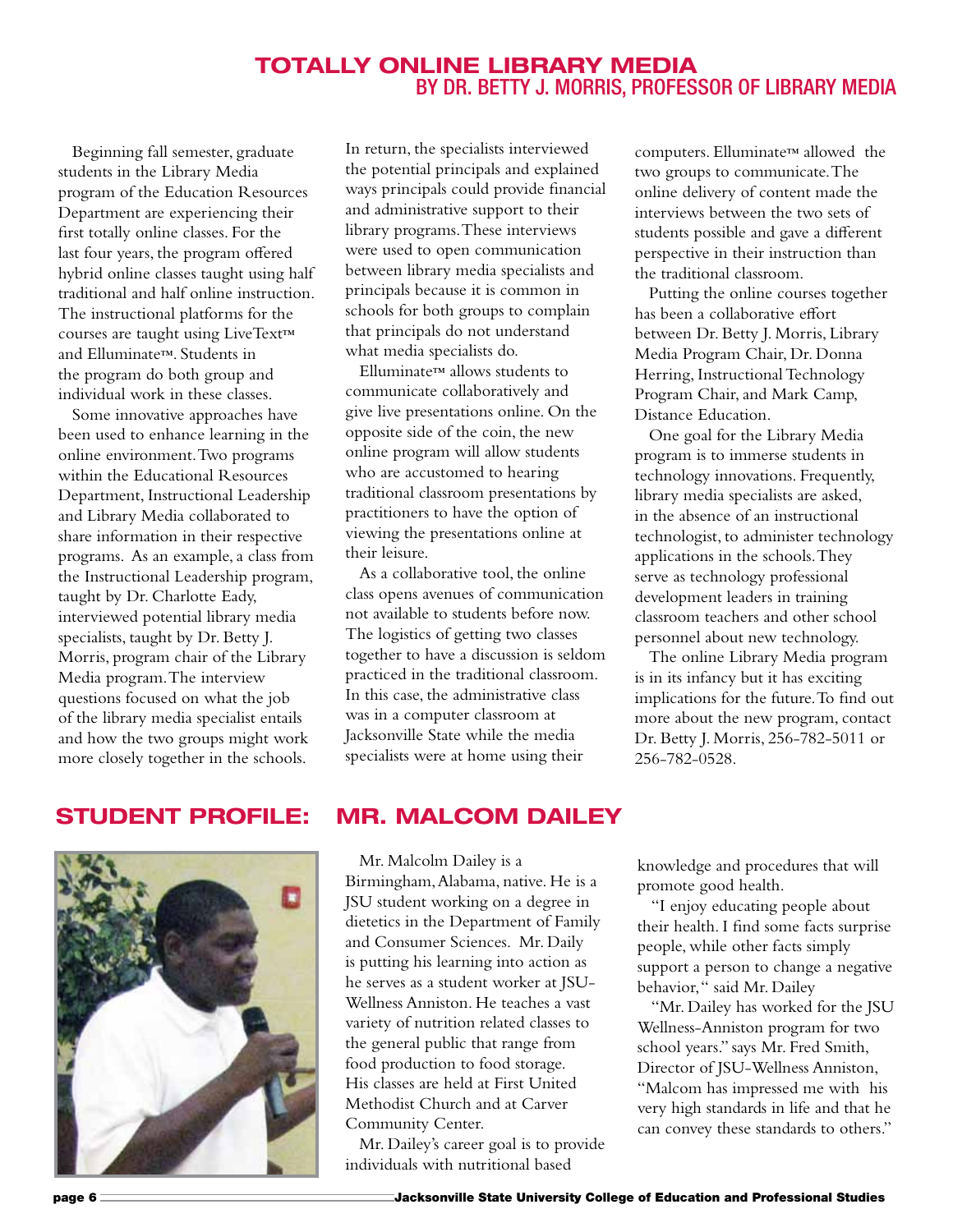#### **Fifth Annual Hispanic Health Education and Wellness Fair** By Dr. Jeff Hedrick, Assistant Professor of Communication

The Fifth Annual Hispanic Health Education & Wellness Fair was held on Saturday, October 23, 2010, at Oxford Lake in Oxford, Alabama. The Calhoun County Hispanic American Association (CCHAA) in cooperation with ISU Anniston Wellness hosted the event that preceded the JSU homecoming game. Residents of Calhoun & Etowah counties and surrounding communities

were given the opportunity to get free medical testing and attend short informative sessions about medical health, nutrition and diet. The fair also provided information concerning Spanish and English language education.

The organizations that participated included Alabama Deptartment of Public Health; the Sarrell Dental



Center in Anniston; Family Links Inc.; JSU Anniston Wellness; Quality of Life health clinics in Gadsden, Anniston, and Oxford; Sav-A-Life; Women Infants & Children (WIC); Dr. David Judge; Health Services Center in Anniston; Alabama EMA; American Red Cross; and the National Guard.

These organizations provided information concerning health and wellness as well as flu shots, dental

packets, vision screening, emergency band radios, and many give-a-ways.

Dr. Jeffrey Hedrick of the JSU Communication Department organized and hosted the event.

Around one hundred-twenty people attended the event, which was open to the general public Over two hundred hotdogs were served to guests. The door prizes included five pairs of JSU football homecoming tickets, five Papa Johns coupons good for two large pizzas, color football t-shirts, writable CDs, and various Halloween items for

the children in attendance. Visit the Calhoun County Hispanic American Association website at http://www. myspace.com/calhounhispanics/ photos/albums/album/1744010 for photos of the event, or call CCHAA President Gladys Denizard at 256- 435-4060 for more information on how you can be part of the Sixth Annual Hispanic Health and Wellness Fair.

#### **Keeping Up with Fashion** Ms. Robbie Boggs, Instructor of Fashion Merchandising

Family and Consumer Sciences merchandising students attended the student edition of Fashion Group International's DVD of Fall 2010 Ready-to-Wear runway collections which were presented on October 6, 2010 at the Atlanta Decorative Arts C,enter. A boxed lunch and refreshments were served as students viewed the latest trends. The DVD ended with best bets for the season. Special guests for the event were two young ladies from campusstyle.com. Those attending included: Kanani Miller, Noel Carter, Najsha Corbett 9not pictured), Antoinette Washington, Lauren Long, Erin Williams, Derrica Webb, Karie Gottwald, Raymond Brown, and Jenny Swann.



**Front: Ms. Jenny Swann, Ms. Lauren Long, Ms. Erin Williams, Ms. Derrica Webb, and Ms. Kanani Miller Back: Ms. Karie Gottwald, Ms. Noel Carter, and MR. RAYMOND BROWN**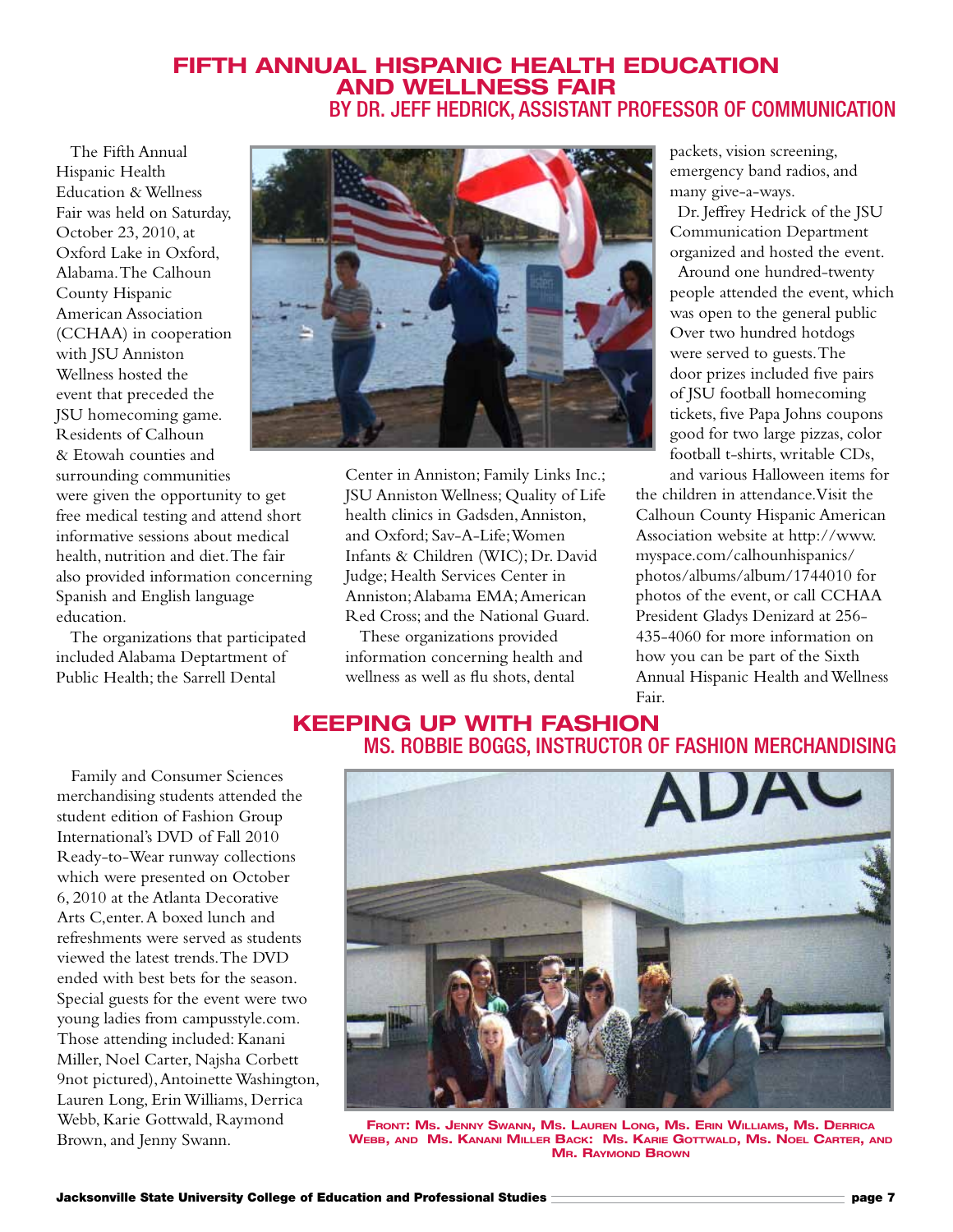#### **FCS Offers The Alternative Culinary Training Program** By Dr. Tim Roberts, Associate Professor of Nutrition and Food Science



DR. TIM HASSELL, CHIEF OF CORRECTIONS OF ETOWAH DETENTION CENTER PROVIDED A TOUR OF THE CENTER TO DR. JOHN HAMMETT, DEAN **of the College of Education and Professional Studies, Dr, Tim Roberts, Associate Professor of Nutrition and Food Science, Dr. Rebecca Turner, JSU Vice President of Academic and Student Affairs, Dr. Debra Goodwin, Head of the Department of Family and Consumer Sciences**

The Department of Family and Consumer Sciences in partnership with The Etowah County Detention Center in Gadsden has developed an educational culinary training program called The Alternative Culinary Training Program (ACTP) for inmates interested in developing culinary skills. Completion of the 1.5 year rehabilitation program will enhance inmate employment opportunities and continued educational opportunities in the field. Inmates enrolled in ACTP will be required to complete a total of four Family & Consumer Sciences culinary courses in the area of food preparation, culinary science, quantity food production, and customer service.

Culinary faculty within the Department of Family and Consumer Sciences will be providing the courses on-site via lecture and lab experiences as well as through the JSU Office of Distance Education. Funding of the program will be provided through an ACTP Foundation established at Jacksonville State. The ACTP Foundation will be funded by church, civic organizations, and individuals within the Etowah County region. In addition to the ACTP program, inmates will have the opportunity to earn the National Food Protection Manager Certification or ServSafe® through the National Restaurant Association.

The following individuals

have provided leadership in the development and implementation of the Alternative Culinary Training Program:. Dr. Scott Hassell, Chief of Corrections; and Mr. Tim Freeman, Foodservice Director, with the Etowah County Detention Center; Dr. Debra Goodwin, Department Head Family & Consumer Sciences; Dr. Rebecca Turner, Vice-President of Academic and Student Affairs; Dr. John Hammett, Dean of the College of Education and Professional Studies; Dr. Tim Roberts, Associate Professor Family and Consumer Sciences, Ms. Lindsey Waits, Pro-rata Faculty Family and Consumer Sciences; Mr. Mike Zenanko, Director of the Instructional Services Unit; and Ms. Kelly Osterbind, Registrar, Jacksonville State University.

#### **Mobile Computer Laboratory**



The CEPS Mobile Computer Laboratory is working for students in the CEPS. To date, most of the use is by instructors in Secondary Education. The primary users are Dr. Edric Ha, Dr. Linda Mitchell, and Ms. Sharon Padgett. Dr. Mitchell said that the laptops worked really well. "My students accomplished a lot and the students said they really liked

having the computers in the class. They especially liked the ability to work together in the classroom on podcasts and ALEX lesson plans," said Dr. Mitchell. "I like them because in class I found it was easier to help the students. It also sparked a really good discussion about how and why we should be using computers like this in all classrooms."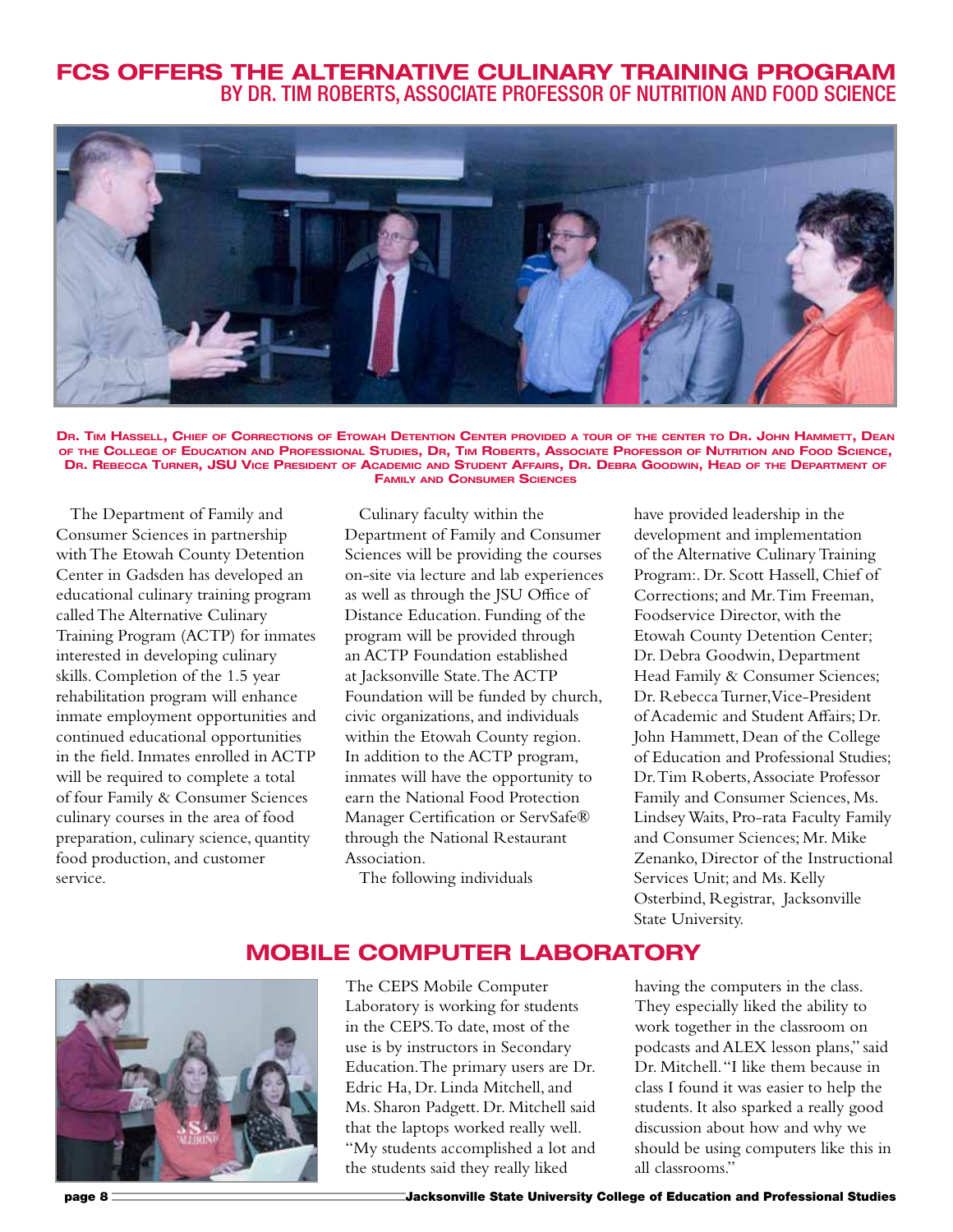## **August/September TV Services Report**



Jacksonville State University is now using a tractor trailer production vehicle to broadcast JSU football games. The university purchased the vehicle along with a smaller forty foot production truck that has been used to televise JSU sporting events and graduations for the last seven years according to TV Services Director Mr. Mike Hathcock. He says the larger truck contains more equipment including a four channel EVS hard drive based system used for instant replays and a Chyron Duet HyperX with C-mix graphics system along with a Grass Valley 3.5ME video switcher. Jacksonville State students, mostly communi-cation majors, work on the production crew and receive

valuable *on the job* training in real world production environments. He added, "The larger trailer

allows us to use it like a classroom." The two vehicles were purchased from CrossCreek Television Productions in Alabaster, Alabama. Their trucks are used on productions by ESPN, FOX, CSS, and other major networks. CrossCreek CEO Mr. Spruce McRee said, "We have always had a great working relationship with Jacksonville State University and I am proud that two of our



former production trucks are being used to train students in remote television production." He added, "JSU has produced some talented people in recent years and they have worked as freelance crew members for CrossCreek."

Jacksonville State sporting events and graduations are broadcast live on WJXS-TV, a privately owned station that has been located at the

university since 1998. Mr. Hathcock says the relationship between the TV station and the University has been beneficial for both. He says, "Soon after the station moved in we installed fiber from our sports venues and I had the bright idea to broadcast one of our graduations live. The only problem was we didn't have any remote equipment. I was able to borrow three Sony cameras, which did not have viewfinders, from a local church. I put stools at each camera location and gaff taped small monitors to the stools so the camera operators could see what they were shooting. We built a makeshift control room in the press box and broadcast the ceremony live in nine counties in northeast Alabama. Soon, TV Services was broadcasting football and basketball games in the



same manner. WJXS started using a small CrossCreek truck and it wasn't long until we were broadcasting thirty live events each year."

Jacksonville State University recently completed a fifty-five million dollar 207,000 square foot stadium expansion. A new control room for the stadium's Daktronics video screen was included in the project. The live video including replays on the large video screen are provided by the new production truck, which also is providing the live feed that is uplinked to the Alabama Cable Network available on 134 Charter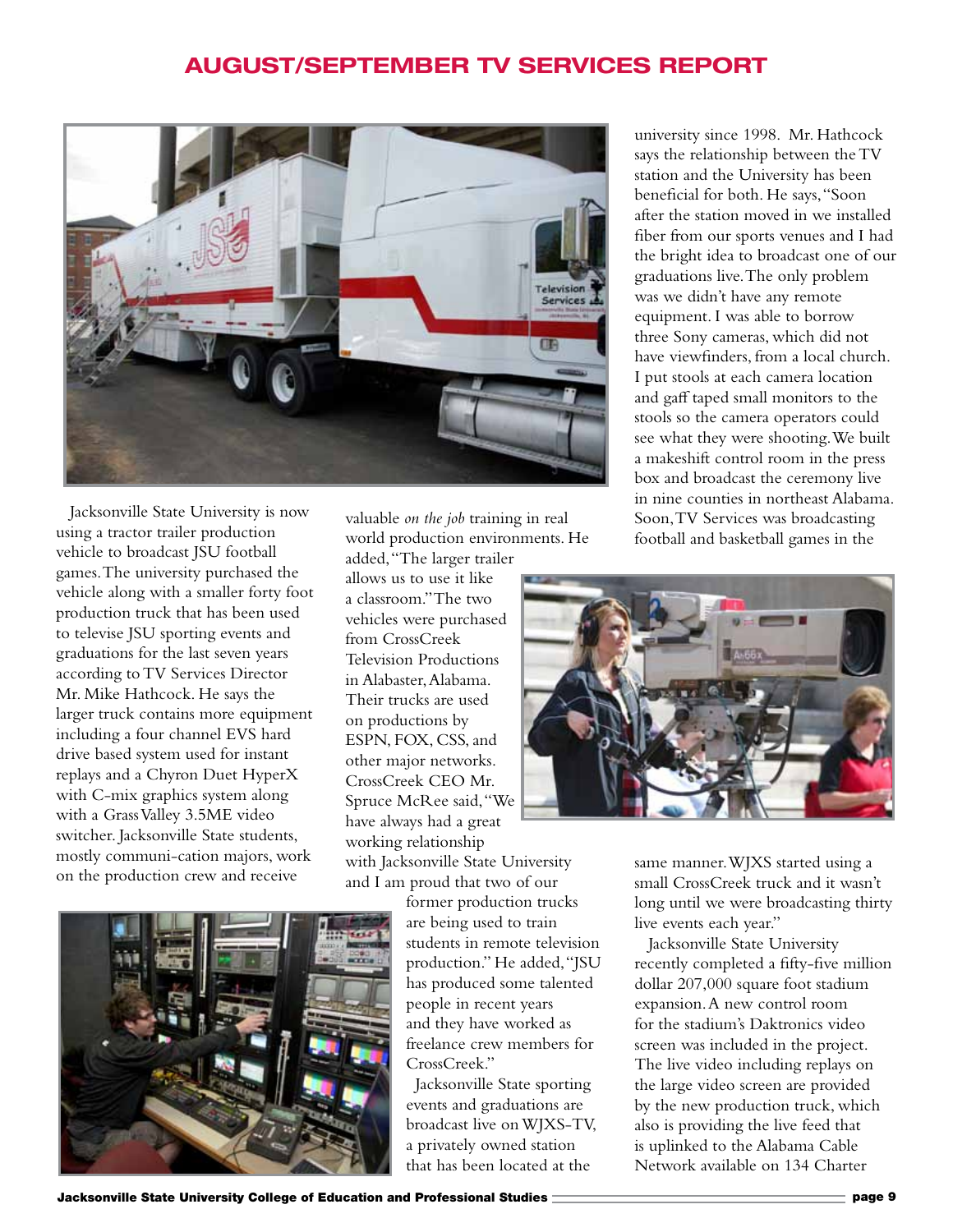Cable systems in the state. According to Mr. Hathcock, the field was prewired five years ago when new "Pro Turf"was installed. The new expansion includes ten camera locations with boxes containing triax, coax, twelve pair audio, Ethernet, power and fiber. Even though fiber is not used now, the fiber was installed for future expansion. A new I/O truck panel was installed along with 800 amps of three phase power for production trucks and uplink vehicles.

The university also received support from the ABC television network in New York City. ABC donated five Ikegami HK-377 "hard" cameras to JSU. According to Mr. Hathcock, "I was looking for additional hard cameras for our truck and an Ikegami engineer put me in touch with an engineer at ABC who had just upgraded to HD studio cameras. The VP of Content Systems and Engineering Services, Kenneth J. Michel, agreed to donate the cameras to JSU. Mr. Hathcock said, "We had to change all the ND and CC filters in the cameras for outdoor use and also reconfigure the intercoms and change to 66X lenses, but the cameras look great. The new truck now carries six hard cameras and lenses and six handheld cameras which allows us to produce just about any

sports or entertainment show." Michel said, "I am happy to see you were able to put the cameras to good use. I worked with Ikegami on the development of that camera and it gives me great pride to see the next generation of television operators can have an opportunity to work with one of the finest

cameras ever built for the television industry. Putting these cameras in the hands of students will give them the valuable experience they will need if they wish to pursue a career in media production."

Dr. J. Patrick McGrail, Assistant Professor of Broadcasting at JSU, added, "My broadcasting students get a lot out of their involvement with TV Services. First, they receive academic credit for assisting the university in presenting live events of interest to the community via television. Second, they really love the excitement of being part of a truly professional operation. And last, they're not just getting coffee for someone. My students run some of the major cameras, they record audio from the field, and even layer graphics onto the final image. The experience they gain



will be very valuable to them in the outside world. I'm glad we have the program."

Dr. John Hammett, Dean of the College of Education and Professional Services, believes, "The acquisition of these two production trucks sets JSU apart from most other universities. He says, "The benefit afforded students in skill development is immense. Students in broadcast journalism will graduate from Jacksonville State University truly ready for employment." In addition, Dr. Hammett states, "It is great to be able to showcase the university through broadcast of sporting events, concerts, and other such activities. JSU is fortunate to have a central administration, outside partners, and an experienced staff that see the value of this technology. It is time and money well spent."



page 10 **Jacksonville State University College of Education and Professional Studies**<br> **State University College of Education and Professional Studies**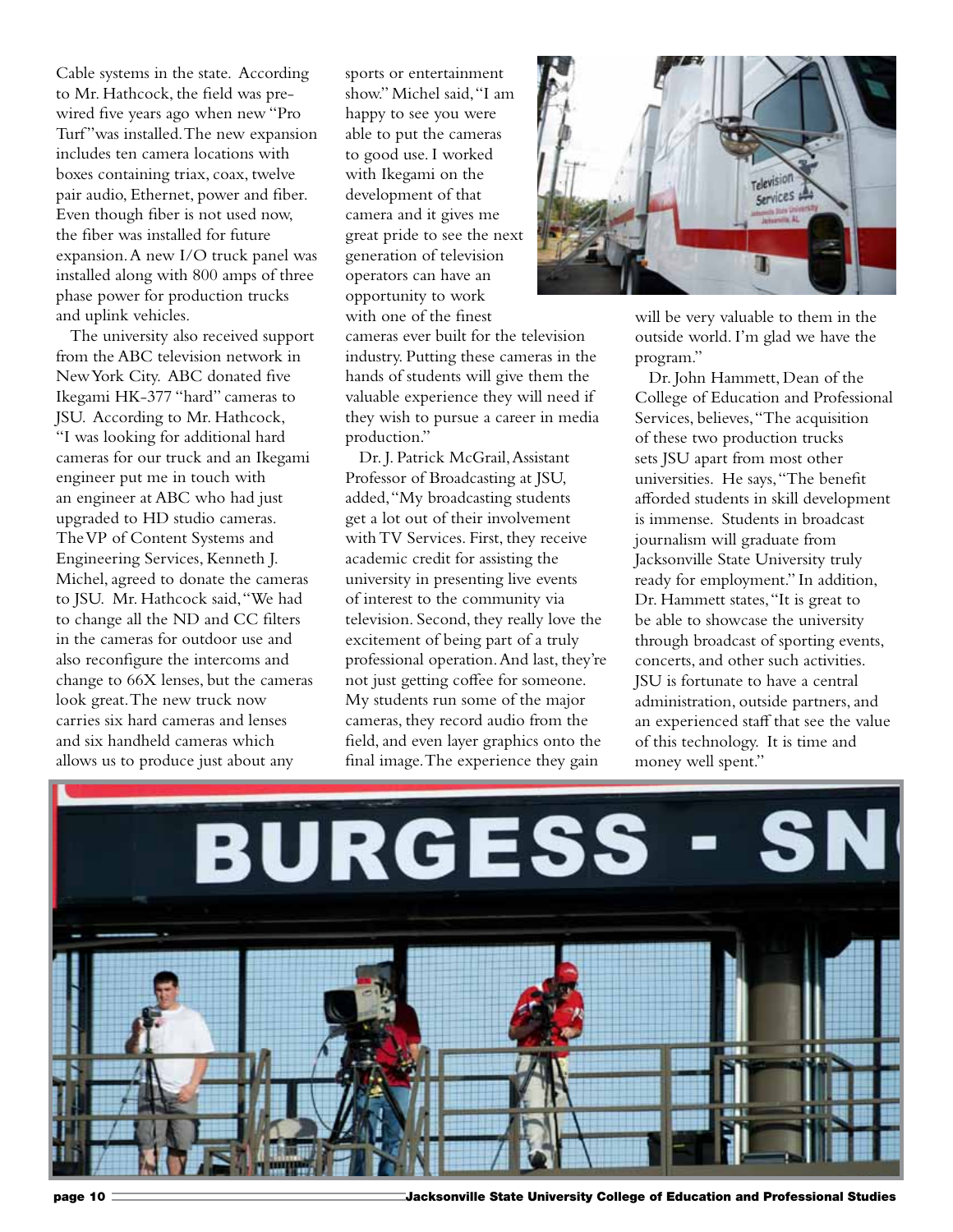#### **October TV Services Report** by Keith Thomas, Production coordinator of Television Services

TV Services is producing a new show called "Gamecock Huddle." The show is heard live over WLJS 92-J and videotaped by TV Services for airing on TV24. Mike Parris, Coach Crowe and other JSU coaches discuss past and upcoming football games and David Farrar asks questions to a live audience. This show is taped every Monday night and broadcast during the week on TV24.

A new student organizations video is now available for viewing on the "Where You're Going" website. This video includes various student organizations shouting out their names or chants.

TV Services also taped a recent interview with Ken Bodiford

Dr. Steve Armstrong has received four grants from the Alabama Co-Teaching and Collaboration Task Force. Ms. Mabrey Whetstone, State Department Director for Special Education, oversees the task force. Each grant was designed to address the problem of supporting coteaching and collaboration efforts at the secondary level.

The first grant supported aligning special education and secondary education curriculum in preparing all students to succeed. The training resulted in adding a university methods class to the collaborative special education coursework and a behavior management class to secondary education coursework. Some classes were co-taught with secondary and special education faculty.

The second grant built on success from the first and expanded to working with a school system. A partnership was formed with the Oxford School District, creating a demonstration site for co-teaching between secondary and special



concerning the Southerners trip to London to perform in the New Year's Day Parade. This interview aired on "JSU Today."

Three performances of "Daniel and the Dream Catcher" were videotaped

## **C0-Teaching Grant**



**Dr. Stephen Armstrong, Professor of SPECIAL EDUCATION** 

education. This site served several school systems throughout the area.

The third grant involved working with the Anniston City schools. The partnership included consulting services, in-service training, and summer workshops focused on science content and special education needs. Based on Dr. Armstrong's needs assessment, training was provided by JSU faculty members Ms. Lynetta

for the Jacksonville Opera Theatre. These performances featured different casts.

B-roll and interviews of WLJS 92-J's 35th Anniversary were videotaped for use on "JSU Today" as well as 92-J's website.

Television Services continues to broadcast JSU's home football games. Games are seen live state-wide over the Alabama Cable Network and broadcast on a tape delayed basis over TV24. ABC 33/40 has also been running highlights from our broadcast on their sports segments.

The Drama production "Doubt, A Parable" was taped to enter into the Kennedy Center's American College Theater Festival competition.

Owens and Dr. Virginia Cole.

The fourth grant focused on reading and behavior management in co-teaching secondary and special education classes. A Positive Behavior Support (PBS) module was developed as part of this training.

According to Dr. Armstrong, "The grants have been good for the community." For JSU many publications, presentations and further grants came from this work. The university department heads working together with stakeholders have created collaboration between special education, curriculum and instruction, secondary education and undergraduate and graduate levels. The process of getting approval has developed connections between the local institution, the state level and local school systems. An indirect result is the combining of middle and secondary level collaboration between special education and secondary math, science, social studies and language arts. When asked what the next focus is going to be, Dr. Armstrong responded, "That's still on the horizon."